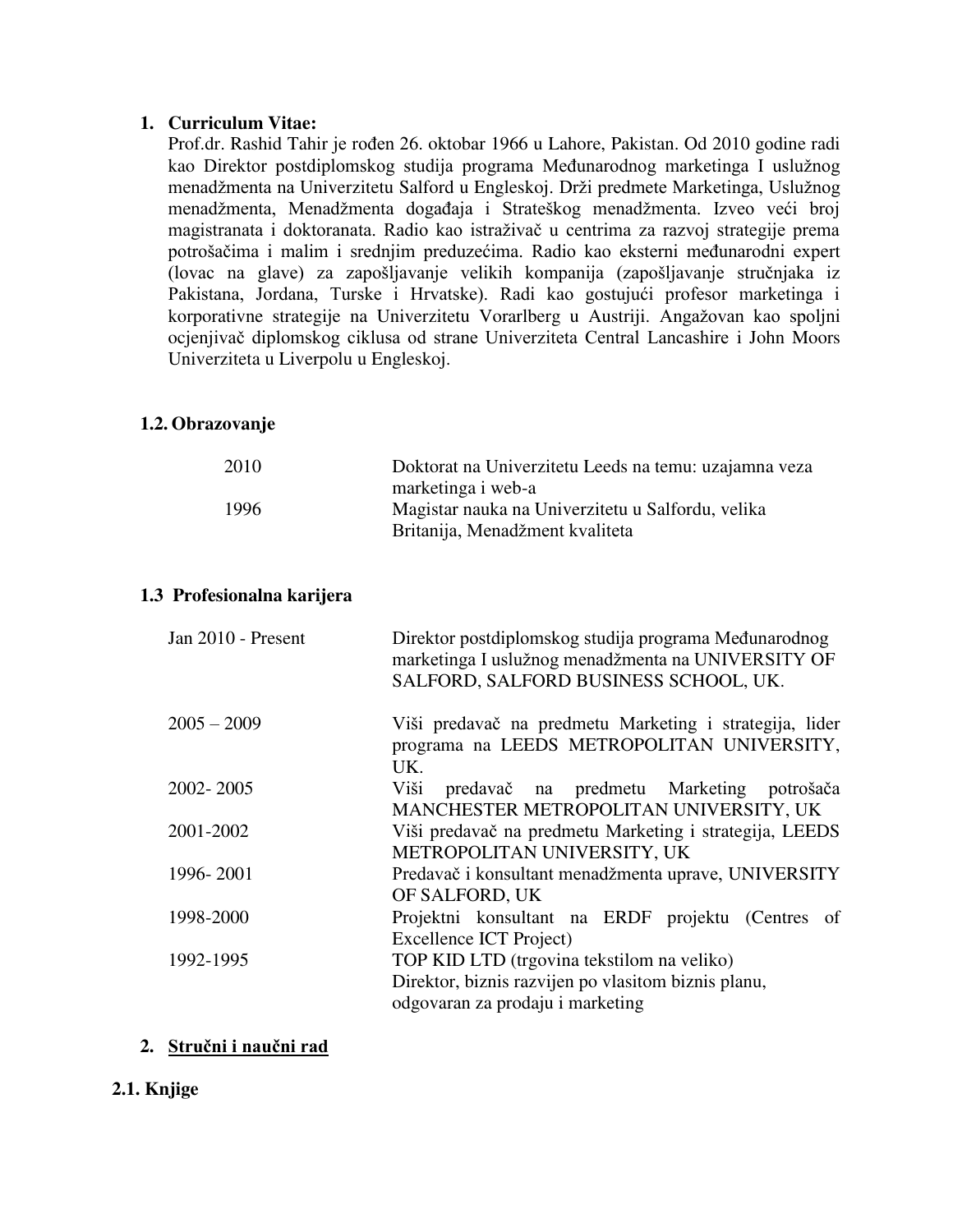- 1. Rashid, T; Walters, P. & Razaq, R. (2013) "Advanced International Events Management", 2nd ed, London, Sage Publishing (In Press)
- 2. Rashid, T; Walters, P. & Razaq, R. (2008) "Advanced Event Management: An integrated and practical approach", London, Sage Publications

## **2.2 Poglavlja i urednički dijelovi**

- Rashid, T. (2010) "Strategic considerations for customer oriented website design", In Kaufmann Hans-Rudiger, *International Consumer Behaviour: A Mosaic of Eclectic Perspectives*, pp. 320-330, Access Press, UK
- Rashid T. (2007) "The Market Need for Islamic Travel Insurance", In Raj, R and Morpeth, N. *Religious Tourism, Pilgrimage Festivals and Events: An International Perspective,* CABI Publishing, UK
- Vignali, C. and Rashid, T. (2006) "Special Issue: Consumer Satisfaction- Global Perspectives", Editorial, *Innovative Marketing*

## **2.3. Stručni i recenzirani radovi**

- Rashid, T. (2012) "Web-based Customer Centric Strategies", International Journal of Technology, Policy and Law (In Press)
- Rashid, T. and Raj, R. (2011) "Visitor experience to the city of heaven (Madinah)", *International Journal of Business and Globalisation*, Vol7. No1, pp.3-13
- Rashid, T and Robinson, N. (2010) "Crisis and risks in tourism: death takes a holiday – debunking the myth of terrorism and its psychological impact on the tourism industry", *International Journal of Tourism Policy,* Vol. 3, No. 4, pp.348- 353
- Rashid, T. and Raj, R. (2009) "The Phenomenon of information technology as a communication for small community based businesses**",** *International Journal of Entrepreneurship and Small Business,* Vol.8, No.4, pp.773- 485
- Raj, R and Rashid, T. (2008) "Modern Trend in Higher Education: Enhancing and assessing Student Learning through the Internet", *Journal of Hospitality and Tourism*, Vol.6, No.2, pp.61-74
- Dale, C., Robinson, N. and Rashid, T (2007) "Terrorism in the EU: Methods of Control", *World Journal of Tourism Leisure & Sports*, Issue 1, pp. 66-76
- Robinson, N., Dale, C. and Rashid, T. (2007) "A conceptual review of Information Communication Technology in Facilitating Competitive Advantage for Service Related SMEs", *The International Journal of Management Cases,*  Vol. 9 Issue 1, pp: 32-41
- Rashid, T. and Raj, R. (2006) "Customer Satisfaction: Relationship Marketing in Higher Education E-Learning", *Innovative Marketing*, Vol.2, No.3, pp.24-34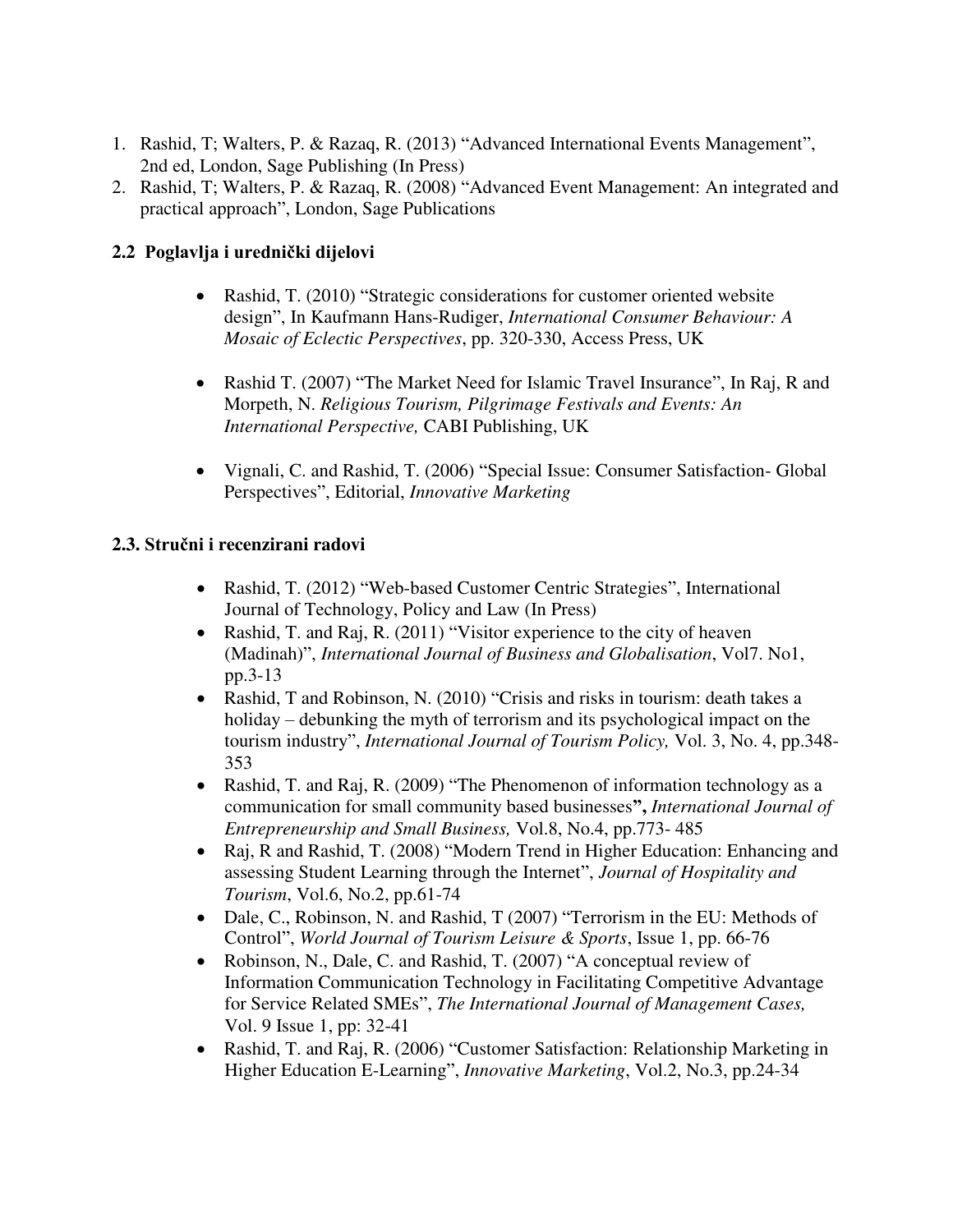- Rashid, T (2006) "Relationship marketing and entrepreneurship: south Asian Business in the UK", *The International Journal Entrepreneurship and Small Business,* Vol.3, No. 3/4, pp.417-426
- Rashid, T. (2003) "Relationship marketing: case studies of personal experiences of eating out", *British Food Journal*, Vol. 105, No 10/11, pp.742-750

#### **2.4. Učešće na konferencijama( recenzirani radovi)**

- Rashid, T. and Rembielak-Vitchev, G. (2012) "Investigating the influences of Marketing Mix Factors on Consumer Buying Behaviour in Booking a Budget Hotel, The 9rd International Customer Behaviour and Retailing Research Conference-CIRCLE", Ibiza, April 11-13th
- Rashid, T. (2011) "Customer centric strategies-enhancing the religious tourism experience", 3rd ATLAS Religious Tourism and Pilgrimage Conference, Perth, Australia, 20-24 June
- Rashid, T and Slager, K. (2010) "How retailers are incorporating ethics and ethical principles into their organisations: A strategic perspective", *International Journal of Management Cases*, Vol. 12, Issue 2, pp. 152-160
- Rashid, T. (2009) "Customer orientation and commitment strategies on the Internet in HE: A qualitative study", Academy of Marketing Conference, Leeds Metropolitan University, Leeds, UK, 7th-9th July
- Raj, R and Rashid, T. (2007) "Enhancing the University Student Experience through the Internet" EuroCHRIE Congress, Leeds, UK, 25th- 27th October
- Rashid, T. (2007) "Relationship Marketing on The Internet- A Case Study of a University Website", Presented at the 4th International Conference for Consumer Behaviour and Retailing Research, Calabria, Italy. April.
- Rashid, T and Graham, D. (2006) "The Proletariat Chef; a Marketable Commodity", 24th EuroCHIRE Congress, University of the Aegean, Thessaloniki, Greece, 25th-28th October
- Rashid, T (2006) "A Conceptual Model of E-Relationship in Higher Education", The 3rd International Customer Behaviour and Retailing Research Conference-CIRCLE", Zagreb, 21-22nd April
- Rashid, T and Robinson, N. (2005) "E-learning in Higher Education: Key Relational Drivers Required To Develop A Relationship Between A University and Its Students", 4th European Conference on e-Learning, Royal Netherlands Academy of Arts and Sciences, Amsterdam, The Netherlands, 10-11th Nov
- Rashid, T, Robinson, N. and Riding, D. (2005) "An Eclectic Review, of Cross Border Retail Business Commerce, As A Mechanism To Aid North West Small and Medium Sized Ethnic Communities: Strategies For Development", The 2nd International Customer Behaviour and Retailing Research Conference-CIRCLE", Lichtenstein, April 21-22nd